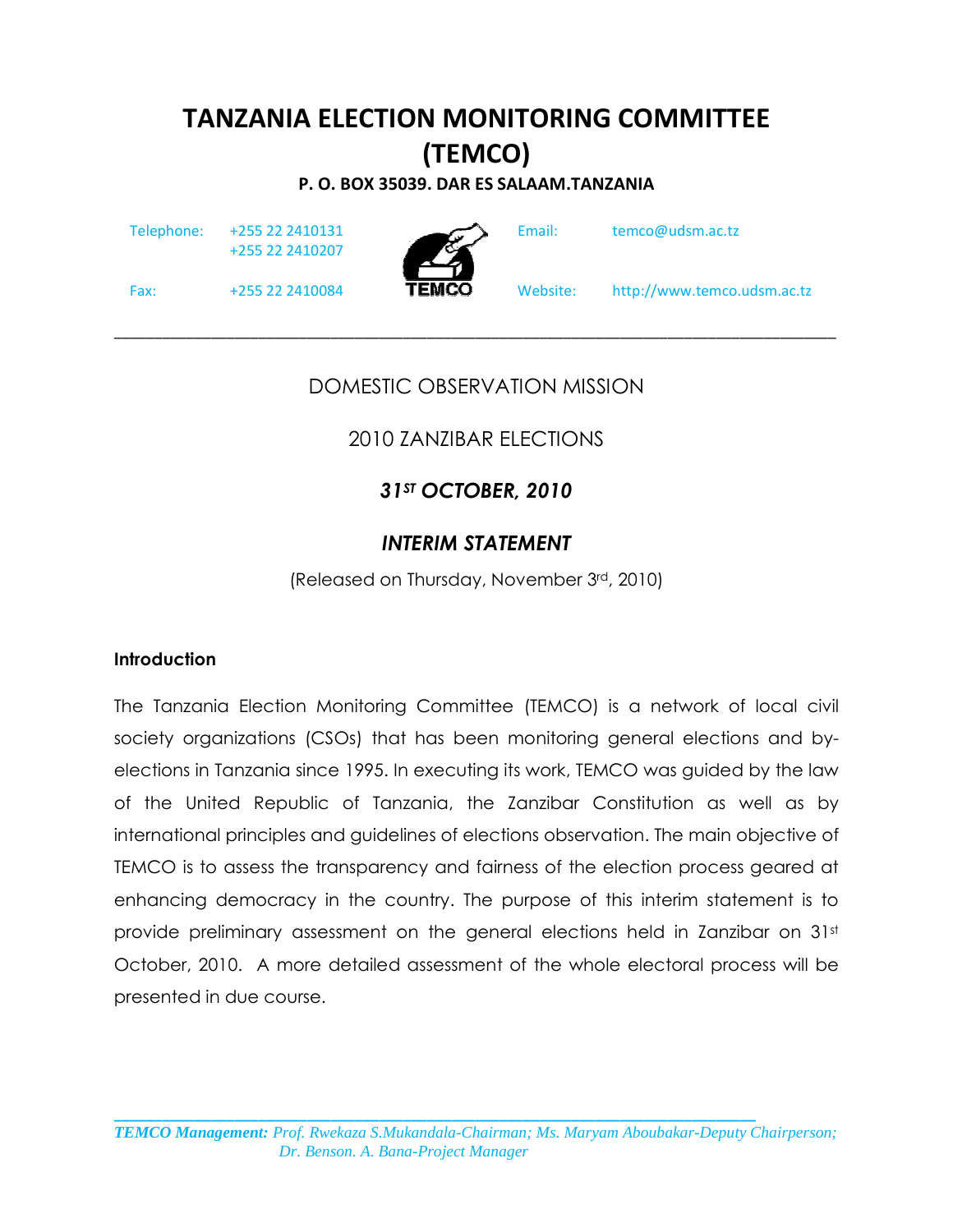TEMCO deployed a team of observers in Zanzibar (Pemba and Unguja) since October, 2009 to observe the electoral processes leading to the general elections on 31st October 2010. Within a period of one year, TEMCO observed voter registration and updating of the Permanent Voter Register (PVR), the efficacy of the Zanzibar Electoral Commission (ZEC) in the management of the election, civic and voter education, nomination of candidates by political parties and by ZEC, campaigning, voting and vote-counting processes as well as the declaration of results. This interim report presents an overall picture of all phases of the election process observed in a period of one year since October 2009.

TEMCO wishes to express its sincere thanks to the Revolutionary Government of Zanzibar and to the Zanzibar Electoral Commission for the permission and accreditation to observe the election process and to the American people through USAID for the financial support to enable TEMCO to carry out its duties. Also, TEMCO acknowledges support and cooperation received from the international observers, leaders of political parties, media, CSOs and the people of Zanzibar.

TEMCO deployed a team of both Long Term Observers (LTOs) and Short term Observers (STOs) at various stages of the election process. Each region had one LTO who served as the Regional Observation Coordinator. Other LTOs were placed in the districts to serve as District Observers. STOs included poll watchers who were deployed to specific polling centres on the voting day. All observers received the required training regarding their roles and responsibilities, TEMCO code of ethics and conduct, and ZEC's "Guidelines for Local and International Observers". The observers collected the required data by using three mutually reinforcing instruments, namely: questionnaires, interviews and observation guidelines.

#### Preliminary Findings

#### Voter Registration and Voter Register

Unlike in the past elections since the re-introduction of the multiparty system in Zanzibar, TEMCO observers noted that there was a marked improvement in the voter registration exercise for the 2010 elections. Also, the voter register was reviewed and accepted by all political parties. ZEC distributed electronic copies of the voter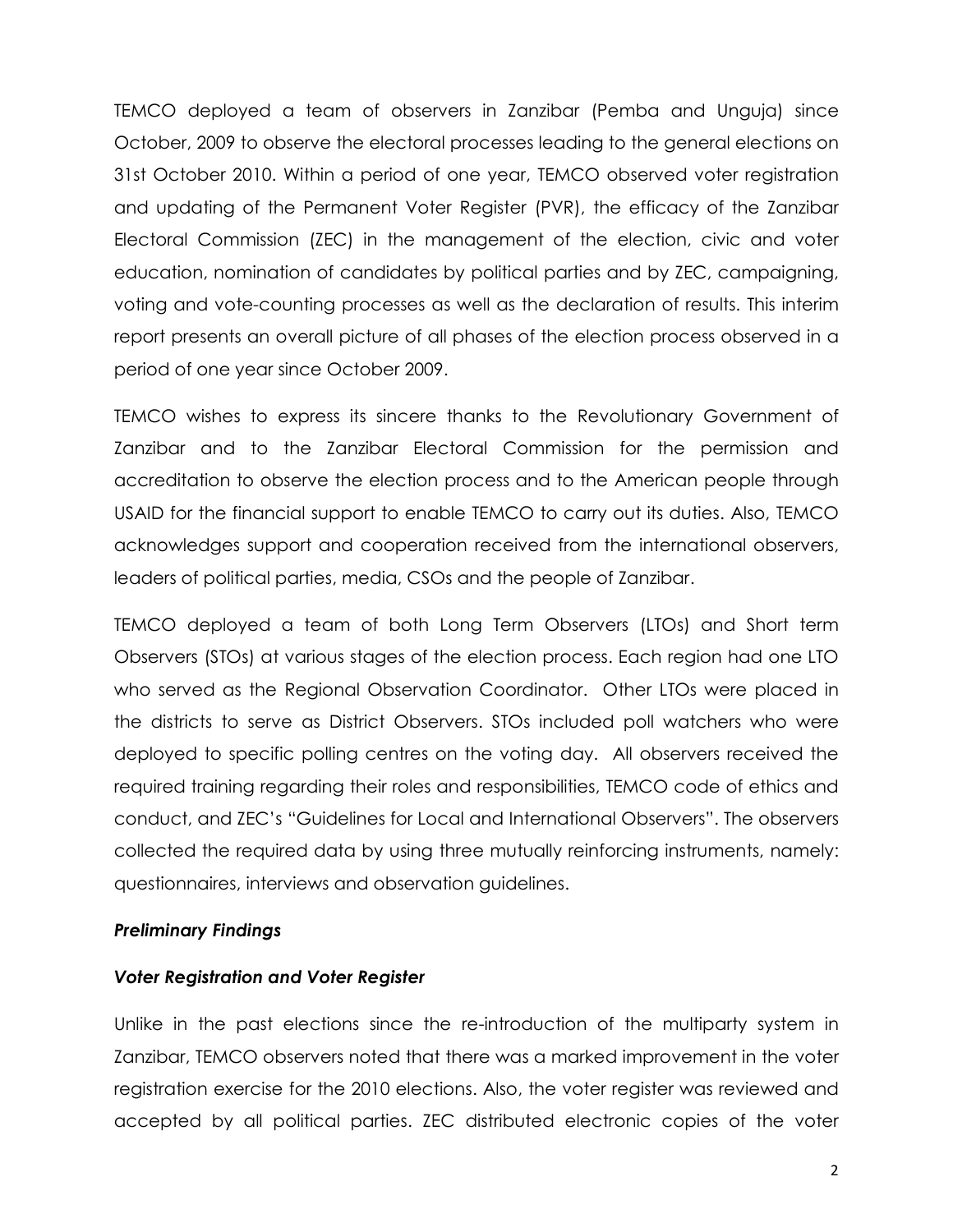register to all participating political parties three weeks before the election day. Political parties were able to request ZEC to correct detected errors. Overall, ZEC Registration officers were able to demonstrate a satisfactory level of competence in executing their duties. Computerization of the voter registration process largely contributed to the transparency and efficiency of the exercise amidst country-wide power blackout that lasted for about three months. The supply of registration materials was generally sufficient. Registration centres were opened and closed on the prescribed time. Defective computer devices were repaired or replaced in good time. Women's turnout for registration was very good. They ultimately constituted the majority of registered voters in the Islands.

ZEC maintained an elaborate structure of supervision and monitoring involving ZEC Commissioners, ZEC director and other officials from the head office, District registration officers as well as ZEC IT experts. Among all the political parties, CCM and CUF were able to monitor and supervise the registration and updating exercise throughout Zanzibar. CCM and CUF placed agents almost at all registration centres. Security at the registration centres was adequate without creating fear to potential voters. There were no reported cases of harassment or intimidation.

Regarding the legal and constitutional framework, the additional requirement that requires a person to possess the Zanzibar Identity Card (ZAN ID) to qualify as a voter was enforced (Election Act no. 11 of 1984, section no. 12 (1)(b)).

Updating of the PVR was concluded on 5<sup>th</sup> May, 2010 as planned by ZEC. However, following persistent complaints over the lack of ZAN ID, ZEC carried out a special registration exercise on 8<sup>th</sup> and 9<sup>th</sup> May, 2010 in order to register potential voters, who did not possess ZAN ID but registered as voters for the 2010 elections. ZEC verification found out that a total of 3376 voters who were in the 2005 Voter Register did not have ZAN IDs. TEMCO observed that the exercise was done peacefully in all registration centers. TEMCO commends this initiative as it provided an opportunity for the registration of more potential voters who had actually been left out.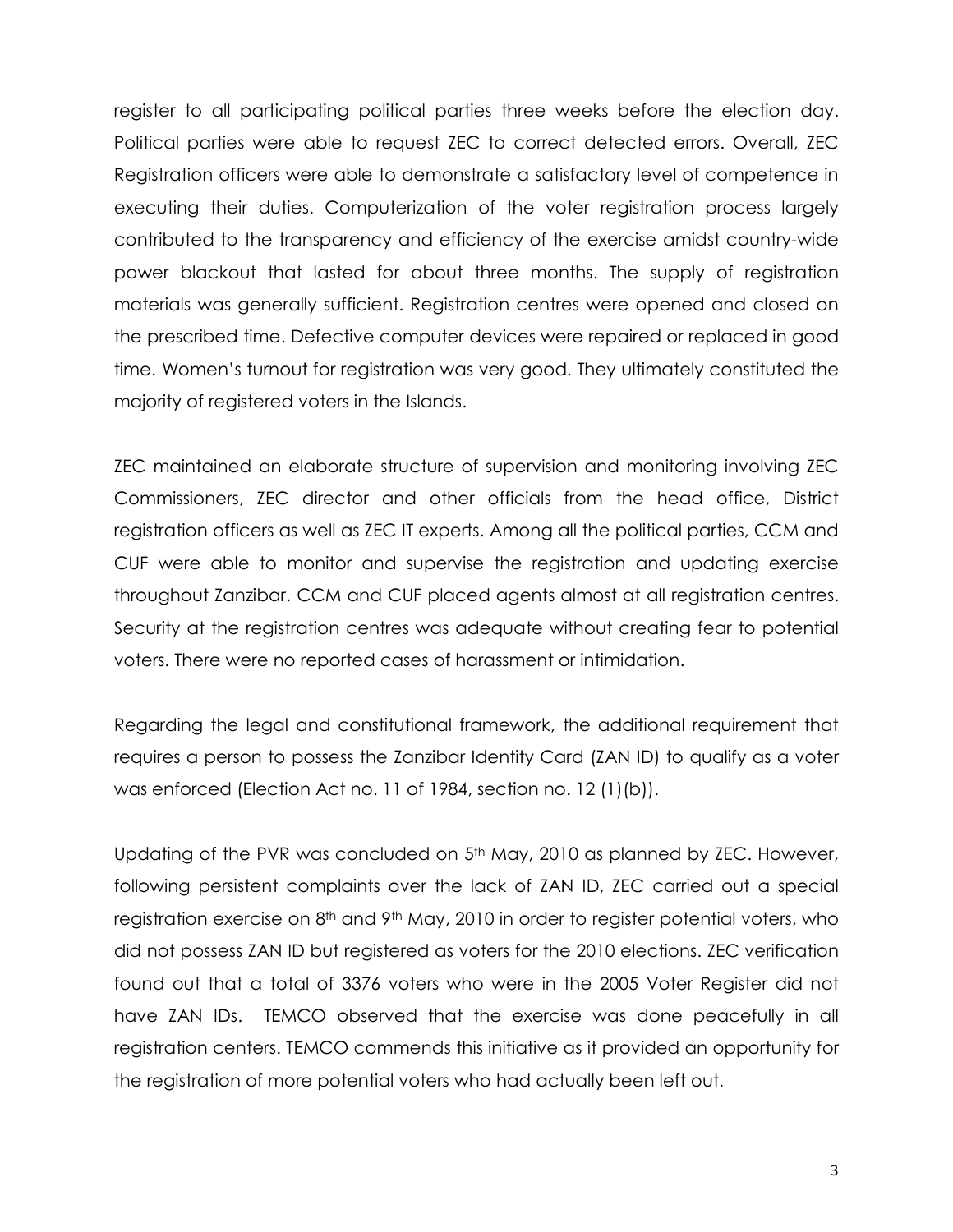However, inspite of the remarkable improvements noted above, TEMCO observers identified several problems which should be pointed out:

- 1. Throughout the voter registration and PVR updating processes, the added requirement for a ZAN ID was a major constraint that may have led to a sizeable number of potential voters not being registered. The major opposition party, CUF strongly objected to the ZAN ID requirement claiming that it disenfranchised many of its members. Protest against the use of the ZAN ID led to chaos and civil unrest during the first phase of the voter registration exercise particularly in Pemba, which led to a temporary suspension of the voter registration exercise on August 4th 2009.
- 2. The complicated and costly process of acquiring both ZAN ID and birth certificates may have discouraged some potential voters from registering themselves as voters.
- 3. CUF's initial campaign against voter registration in protest against the ZAN ID requirement may have led to low voter turnout for voter registration especially in Pemba.
- 4. Inspite of the additional time for registration, the number of those who actually turned up to register was rather below ZEC estimates. Out of 3376 voters who had voted in 2005 but lacked ZAN ID, only 1548 showed up for registration. ZEC efforts notwithstanding, TEMCO found out that some people were not informed of the ZEC verification exercise and consequently did not register. This might have been one of the reasons as to why the total number of the registered voters for the 2010 elections was lower compared to that of the 2005.
- 5. In certain areas, Shehas usurped the powers of Registration officers in determining the eligibility of potential voters. As a result, some potential voters may have been wrongly denied their right to register as voters. Thus, like in previous elections, the role of Shehas in the election process remained problematic even in the voter registration for the 2010 elections.
- 6. The allegation of registering the under-age voters were raised in certain registration centers. Some of the people who came for registration appeared to be too young to be 18 years old.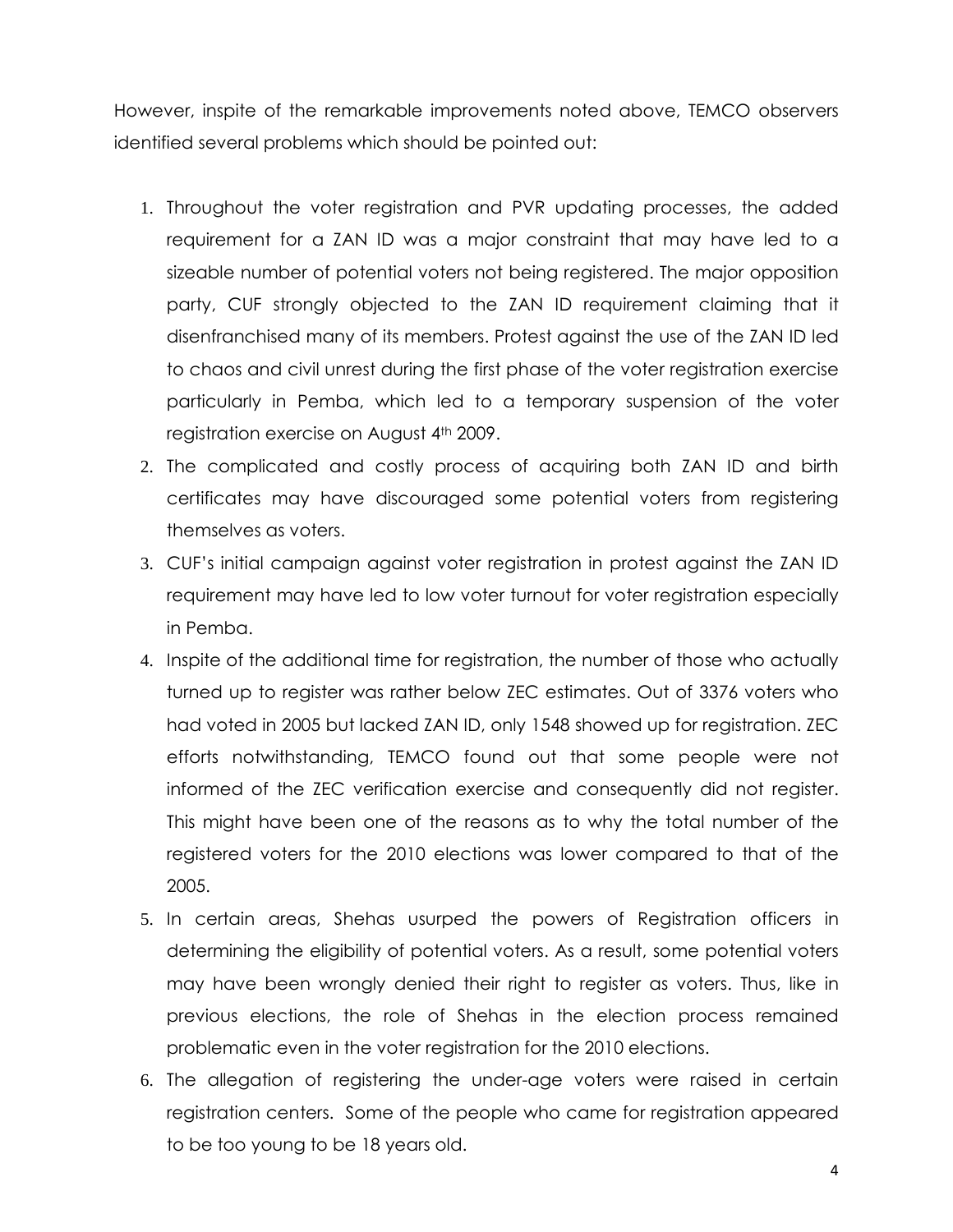7. The process of distributing voter IDs to the eligible voters was less efficient. Until early October, ZEC was still in possession of 10,295 voters' ID cards that were yet to be distributed to voters. The failure of ZEC to distribute the cards under its custody transparently raised many questions.

However, following the reconciliation between CCM and CUF which led to the constitutional changes to create a Government of national Unity (GNU), the issue of potential unregistered voters was left unresolved.

#### The Nomination of Candidates

The 2010 elections witnessed increased competition and transparency during the intra-party nomination process. Among all the political parties, only CCM and CUF carried out an elaborate and competitive selection of candidates within the parties. Following this, a good number of incumbent members of House of Representatives and Union parliament lost their seats as a result of demonstrated stiff intra-party competition. Thus, unlike in Tanzania Mainland, there were no unopposed seats for the House of Representatives (HR), Union parliament and councillorship in Zanzibar. Both CUF and CCM adopted a new nomination system, in which all members of the party in a particular locality had a chance to nominate contestants for the councillorship, House of Representatives (HR) and parliamentary seats.

Thus, while CCM and CUF were able to organize a competitive and rigorous process of selecting candidates within their parties, other parties selected their candidates either through interviews of self-appointed candidates or by hand-picking them without internal competition between and among candidates.

TEMCO noted some challenges in the nomination process in Zanzibar;

- 1. Instances of allegations of corruption were made by some candidates especially within CCM and CUF.
- 2. Lack of funds on the part of small opposition parties was cited as being one of the main factors that prevented them from filing adequate number of candidates. According to ZEC and NEC regulations, in order to collect an application form and be able to contest, aspirants had to pay a non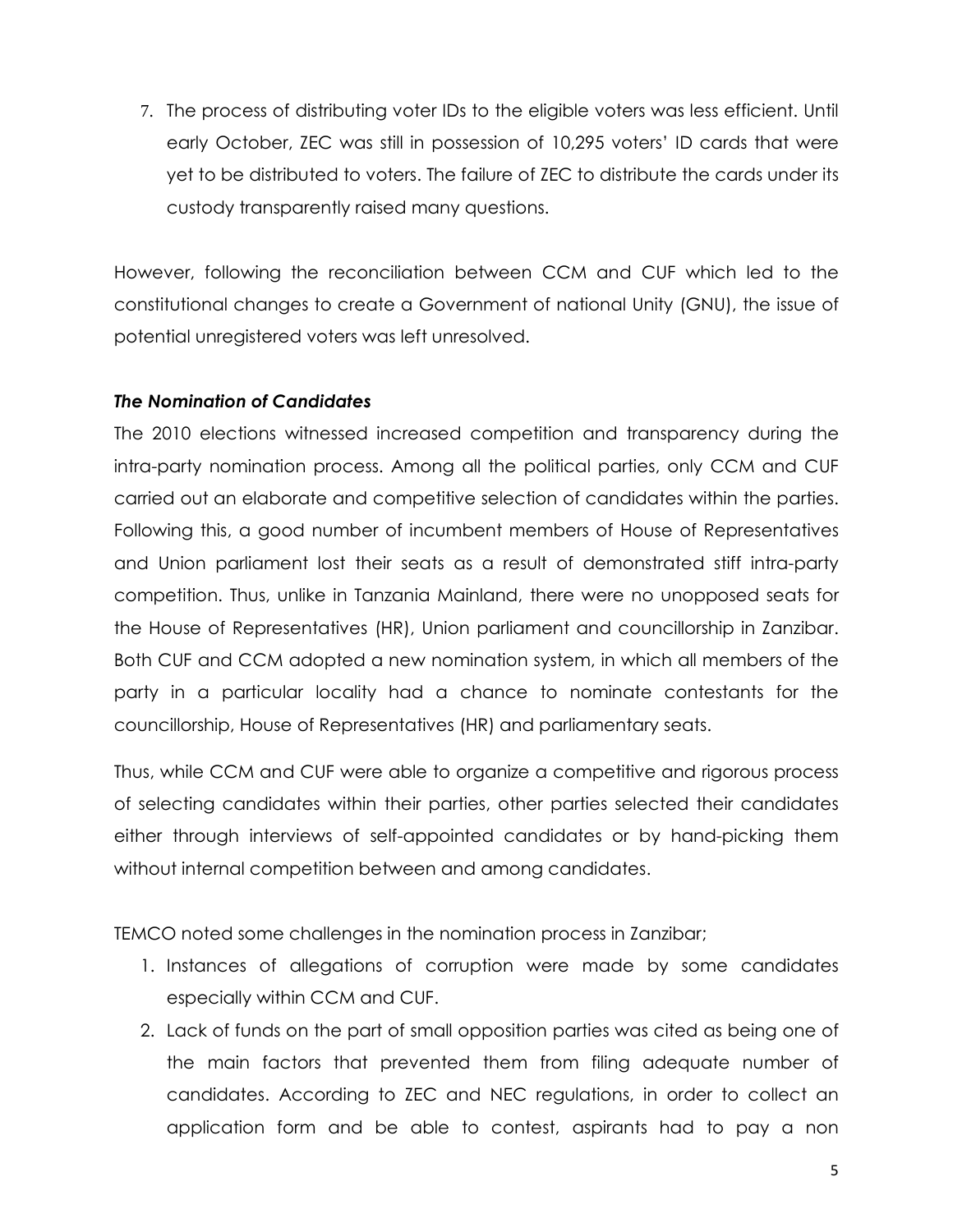refundable fee of Tshs 200,000 and 50,000 Tshs for the House of Representatives, parliament and for councillorship forms respectively.

- 3. A weak political and social base of many opposition parties also contributed to their poor visibility as candidates in the October 2010 elections in Zanzibar.
- 4. While women showed up in big numbers to register and at campaign rallies, they remained marginalized in terms of their participation as electoral contestants in political parties.

#### Election Campaigns

Overall, the 2010 elections campaigns in Zanzibar were remarkably calm, civil and peaceful. The situation contrasted sharply with the experience in most of the previous elections in Zanzibar. The launch of public campaigns in Zanzibar was delayed due to the holy month of Ramadan. Major political parties developed party manifestos with a varied range of policy issues. The campaign trail was largely dominated by CCM and CUF candidates at all levels. As a result of their strong political and financial base, CUF and CCM had more elaborate, well organized and coordinated campaign teams at all levels. Various methods and strategies were used by political parties in order to mobilize voters' support including public rallies, house to house canvassing, posters and banners, use of poems and taarab music, distribution of party uniforms and the use of electronic and print media. In addition, the wives of CUF and CCM presidential candidates were involved in campaigns on behalf of their husbands.

Another notable feature of the election campaign in Zanzibar was the ferrying of party members to and from campaign rallies. This practice was mainly done by CCM and CUF.

Overall, only CCM and CUF were able to hold campaign meetings regularly as provided in the ZEC and NEC timetable. Other parties failed to follow the approved campaign schedules and instead resorted to house to house campaigns.

TEMCO observed a few irregularities during the campaign period;

1. TEMCO observers noted that CCM enjoyed the incumbency advantage by using government resources especially government vehicles during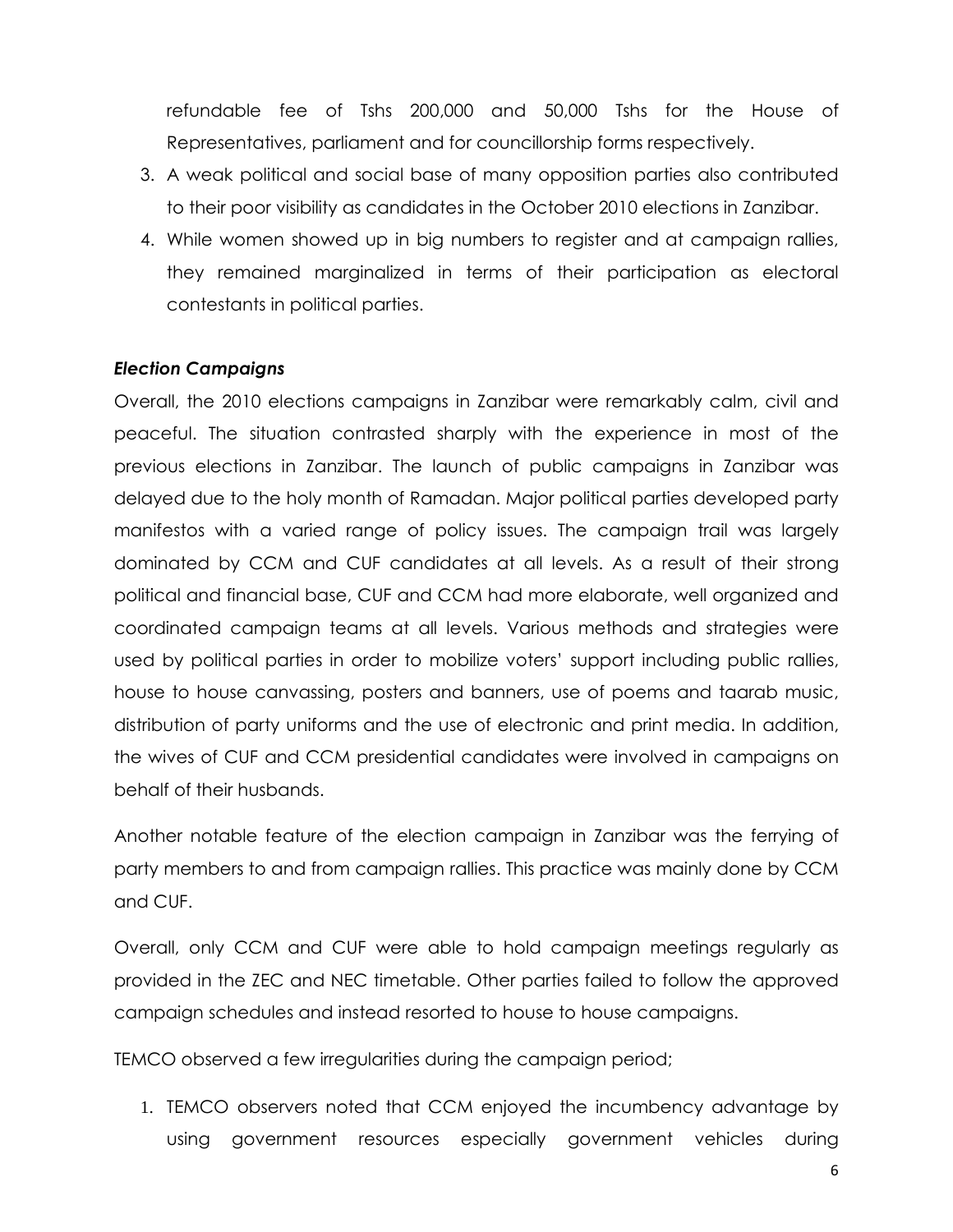campaigns thereby affecting the playing field of competition. Government vehicles were observed ferrying CCM members to campaign meetings in certain public rallies contrary to the regulations as stipulated in Section 3.3(a) of Maadili ya Uchaguzi kwa Ajili ya Uchaguzi wa Rais,Wabunge, na Madiwani ya Mwaka 2010.

- 2. Inspite of the generalized civil peace and harmony during the campaigns, incidents of vandalism of posters by unknown people in many constituencies were reported.
- 3. There were a few cases of violent incidents. On 26th September 2010, CCM members from the presidential campaign rally in Nungwi were stoned by an unknown mob at Mtoni area seriously injuring two people.
- 4. TEMCO Observers noted that road traffic laws and regulations were violated by some of the vehicles which were used to ferry party supporters and members to and from Zanzibar town. Many were overloaded. While the police did a good job in maintaining peace and security at campaign meetings, they failed to prohibit acts of violation of traffic laws.

#### Media Access and Coverage

State media particularly Television Zanzibar (TVZ), Radio Zanzibar and Zanzibar Leo newspapers displayed a great deal of bias in favor of CCM in their election reporting. Private owned radio including local radio stations such Bomba FM, Chuchu FM, Zenj FM played a significant role in covering both the ruling party and the opposition. Unlike Zanzibar state Television, Tanzania Broadcasting Corporation (TBC), which is also a state owned, was praised by various stakeholders for being balanced in its coverage of elections in Zanzibar.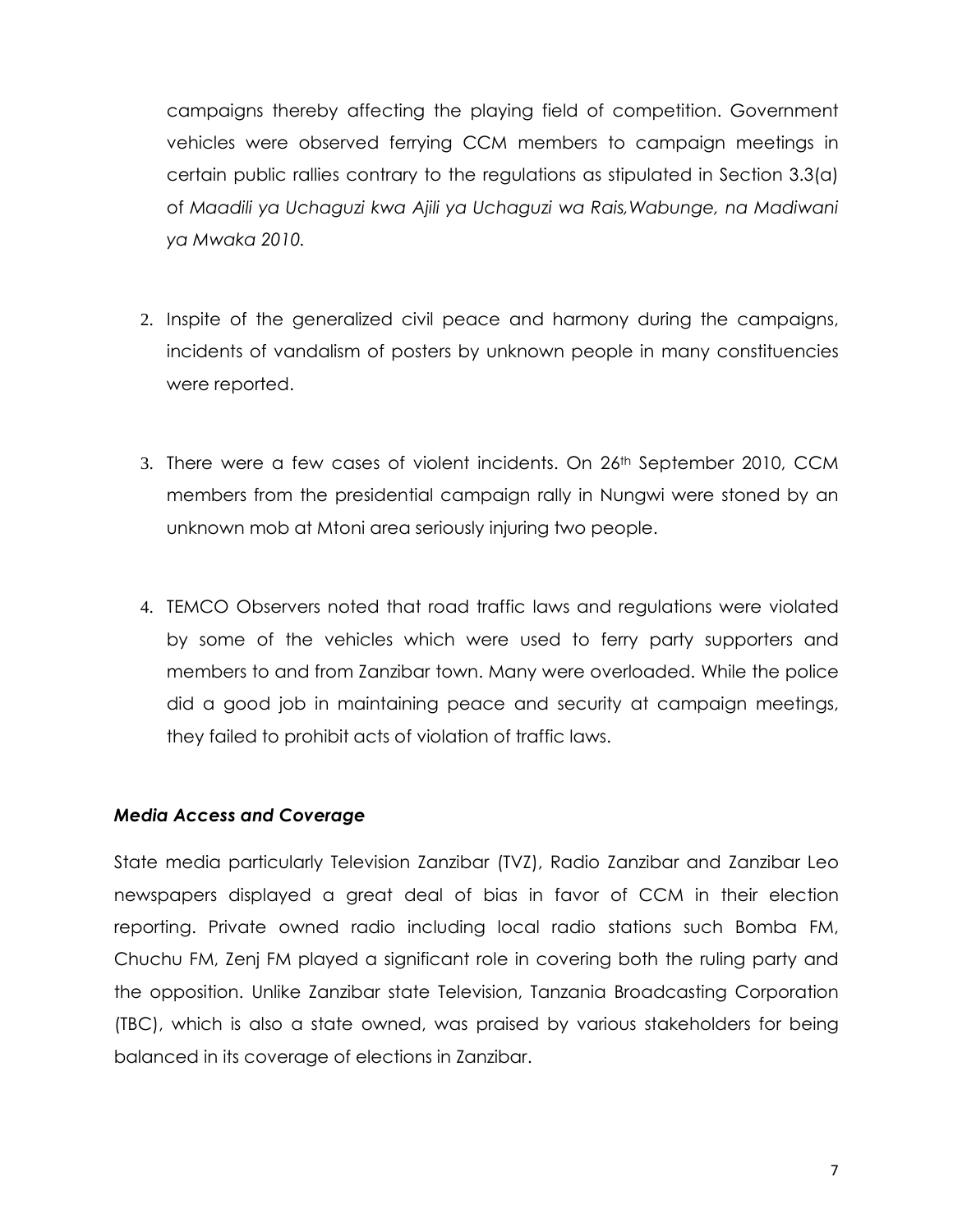#### Civic and Voter Education

Overall, there was adequate information dissemination and awareness raising campaigns conducted by ZEC particularly during voter registration exercise. Radio and television advertisements sensitized and encouraged people to show up for registration. ZEC also used fliers and posters to raise awareness and mobilize potential voters for the registration. Similarly political parties, notably CUF and CCM used public rallies as a means for mobilizing their supporters. A few CSOs were involved in the provision of voter education.

Inspite of the provision of civic and voter education by various organizations, a few challenges were noted;

- *1.* Dissemination of voter education materials by ZEC was largely limited to urban and easily accessible areas of Zanzibar.
- *2.* Involvement of CSOs in providing voter and civic education was limited. Only a few of them were actually involved in the exercise.
- *3.* The effectiveness of voter education was limited by the power blackout that persisted for three months.

#### Voting and Vote counting

Voting was done in a transparent and orderly manner. Voters could easily identify their names in the displayed voter register. Party agents particularly from CCM and CUF were present in all polling stations. Polling stations were located properly and provided voters with easy access to the stations. In many polling centers, secrecy for voting was ensured. Counting was done at the polling station with greater transparency. Election results of each polling center were posted outside the center.

Inspite of the marked improvements, a few challenges were noted;

1. Voting for the councillorship elections was postponed in four wards in Urban constituency, namely, Miembeni, Kwahani, Nyerere and Mchangani. This was due to printing errors of names of candidates on the ballot papers. Voting was also postponed for the Union parliamentary elections in four constituencies